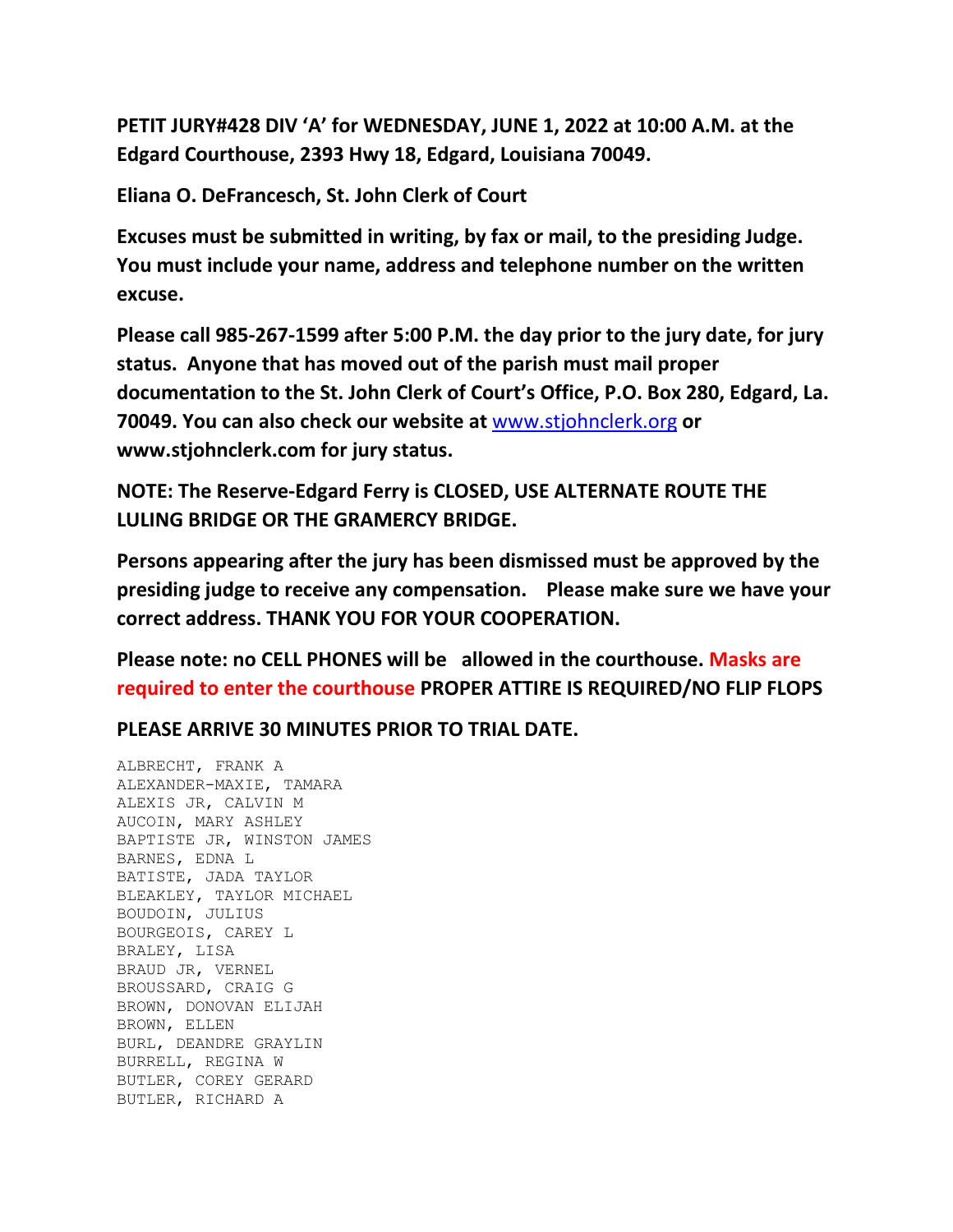CARTER, DAMIAN M CHAFFOLD, CIERA CHAPMAN, ELISA B CHAUVIN, MICHAEL R CLEMENT, DANE P CLEMENT, JOVON J COLEMAN, YVETTE S COMPTON, RAVEN SIMONE CONNER, JANET HOGAN COOK, DAVANNA L COOK, NAYDIA N COTTON, PERRISE CALEB CREECY, GAIL W CURRY, KAHREEM DORRELL DAUENHAUER, KEVIN MICHAEL DEAN, VICKI M DEATON, ASHLEY E DETTMAN, ANN CARLIN DIGGS, JOVANNA LYNN DUHE, ANDRIKA A DUHON, COLTON DURAPAU, BRANT JOSEPH ESSICK JR, ALLEN C EVERY, JERMAINE WILLIE FARLOUGH, HARRIS JAMES FISHER, LAURA CARTER FOBB, DORLISA E FONG-DALEY, INGRID BROOKS FOSTER, EYASHICA ANDRANEA FOURCHA, IMOGENE JOSEPH FRAZIER, TERRI MCGEE GARCIA, GRETCHEN SEEGER GIBSON, TAWANA WASHINGTON GLASS, WARREN H GOODEN, JANESHA GREEN, JALARI GREEN, MARY F GREEN JR, THOMAS GROWS, JEANENNE NARY GUILLORY, BROOKE GUILLORY, LOYD J HALL, ZORIEL AMARI HAYES, CHRISTINA ROCHELLE HENDERSON, BRANDON B HENDERSON, GWENDOLYN FOBB HERBERT, STACY S HOLLAND, SHARON W HOLMES, IZORA HOPKINS, ARVLE T ISAAC, SADE LEXUS IVORY, SHANELL P JACKSON JR, STANLEY ANDREW JACOBS, MARVIN LARRY JAMES, MICHAEL CHARLES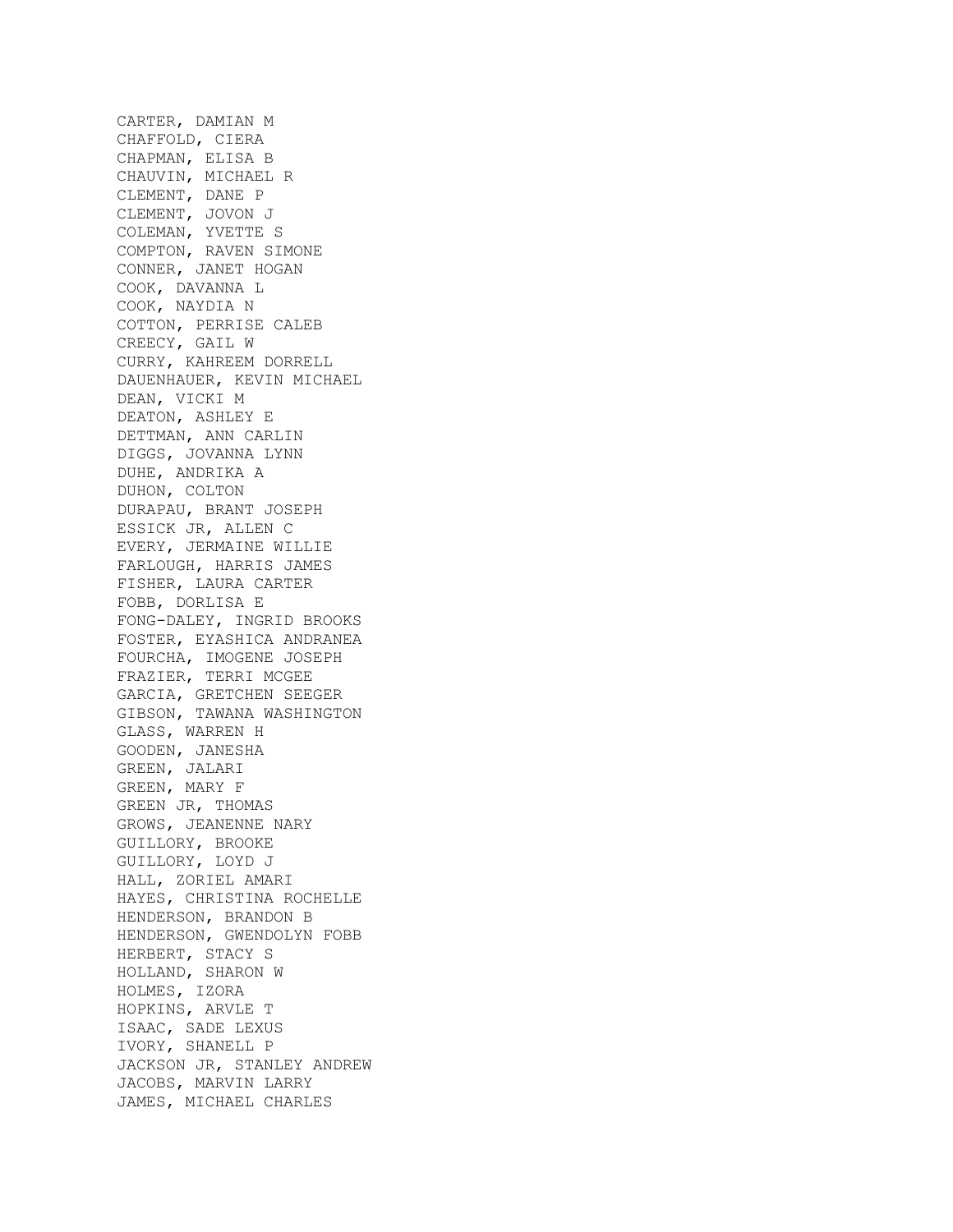JAMES, NINYA DEWANDA JOHNSON, CHANDRA M JOHNSON, DORIS L JOHNSON, DWAYNE ALLAN JOHNSON, KEELY JOHNSON, KYLA ELIZABETH OLLIE JOHNSON, MIKEAL ANTOINETTE JOHNSON JR, CARL MICHAEL JONES, AARON MICHAEL JULIEN, BRANDON KELLY III, ALVIN LABAT, TRUDY H LABRANCHE, PATRICIA H LAPARA, SUSAN D LAWLER, OLANGEE OLIA LEBLANC, RYAN MICHAEL PHILIP LEDESMA, CARMEN PINERO LOUP, RANDY M LOUQUE, BRANDON M LUMAR, DAGENA MARIE LUNA, PEDRO M MANSON, SCOTTEY PAUL MARSHALL, EVERETT DUANTE MARTIN, QIANA GERARD MASON JR, LEROY JOSEPH MASTAINICH, MICHELLE DUHE MASTERS, CODY MICHAEL MAYFIELD, ANDRE RAMONE MCCULLOUCH, JOHN DAVID JR MCGUFFY, LASHANTE LYNETTE MCKENNIS, ELIJAH MCKENZIE, ROMANA F MCQUIRTER, ALVIN MEILLEUR, CINDY S MILLER, MARVIN J MILLER, ROSE MARIE MILLET, AMANDA FIRMIN MINOR JR, MICHAEL WALTER JONES MIXON, ALLIAH MICHELLE MONICA, ANTHONY A MORAN, CRISTINA MARIE MORGAN, JASMINE SHNARAYUAN MORGAN, KENDALL DANTE MORGAN II, RUBEN LARRY MORRIS JR, HILTON MOSBY, BRUCE H NELLUM III, ELBERT NELSON, TIFFANY DANIELLE NICHOLAS, KRISTEN MORGAN NICHOLAS, RODNEY BLAIR NICHOLSON, BRITTANY TONICIA OLIVIER, ALEX MICHAEL ONCALE, JENNA MARIE ORGERON, ALAINA FONTENOT